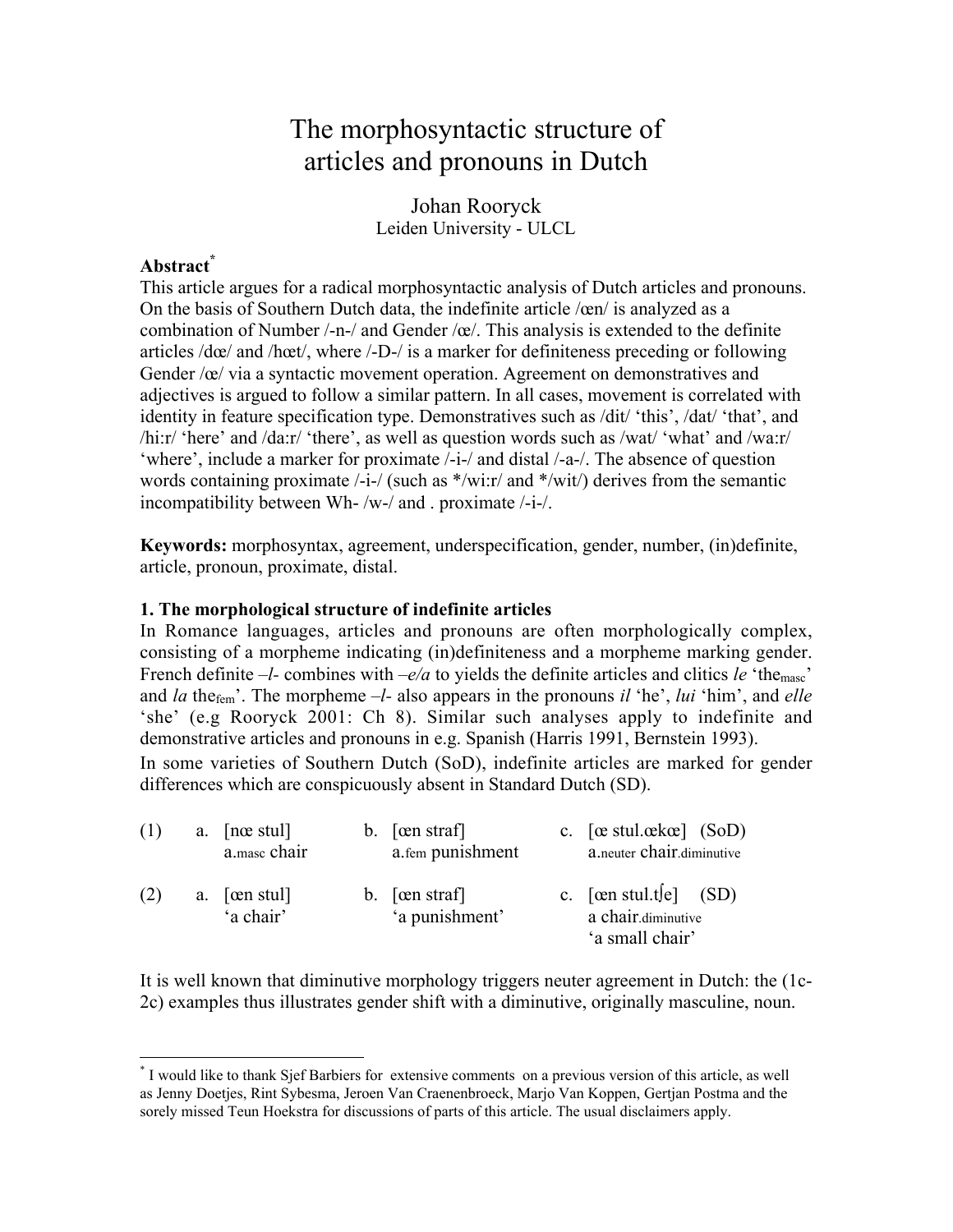#### 2 Johan Rooryck

It is tempting to see the pattern in (1) as involving two morphemes, an indefinite marker  $/-n$ – $/$  and a gender marker  $/-\infty$ – $/$ . In this way, the morphological structure of Germanic languages would resemble Romance even more closely. It is relatively uncontroversial that the schwa morpheme corresponds to gender. Both varieties of Dutch also use this morpheme for adjectival gender agreement as in (3), although in a slightly different way to which I will come back in section 4.

| (3) |                 | a. [cen zwa:r.ce stul] b. [cen zwa:r.ce straf] c. [cen zwa:r stul.tle] |                       |
|-----|-----------------|------------------------------------------------------------------------|-----------------------|
|     |                 | 'a heavy masc chair' 'a heavy fem punishment' a heavy chair diminutive |                       |
|     | 'a heavy chair' | 'a heavy punishment'                                                   | 'a heavy small chair' |

It the pattern in (1) indeed involves two separate morphemes, indefinite  $\rightarrow -\rightarrow$  and gender  $\angle$  - $\alpha$ - $\angle$ , only the ordering of these morphemes determines masculine or feminine gender, with  $/n-\alpha$  masculine and  $/\alpha$ -n feminine. Neuter gender involves  $/\alpha$  alone, without the /–n–/ morpheme. This is in line with a language such as German, where neuter gender also involves less marking (*ein Buch* 'a book'*)* than masculine (*einer Mann* 'a man') or feminine (*eine Frau* 'a woman'). The comparison with German is also instructive in another regard. German gender markings do not involve morpheme ordering: gender markings are simply added to the right of the indefinite morpheme *ein*. By contrast, the ordering of morphemes in (1ab) is reminiscent of Swedish N to D movement (Delsing 1988, 1993; Taraldsen 1990) illustrated in (4). In these cases, the different ordering of N and D corresponds to a definite/ indefinite interpretation of the  $DP<sup>1</sup>$ 

| (4) | a. | en stul                  |  | stulen               | (Swedish) |
|-----|----|--------------------------|--|----------------------|-----------|
|     |    | 'a chair'                |  | 'the chair'          |           |
|     |    | c. ett bord<br>'a table' |  | bordet<br>the table' |           |
|     |    |                          |  |                      |           |

Although the interpretive results of morpheme ordering in (1) and (4) are quite different, the strategy employed seems to be identical: the ordering of morphemes correlates with the choice for a value of definiteness in (4) and gender in (1). Preposing the article in

<sup>1</sup> Bernstein (2001:550) argues that this phenomenon does not involve N to D of the kind attested in Romance languages, but rather definiteness agreement on the noun. Bernstein agues that N-to-D movement should uniformly move the noun past the adjective, as in Italian *casa nuova*. Swedish postposed determiners do not fit that pattern: adjectives occur prenominally and are themselves preceded by a copy of the determiner attached to a *d-* morpheme as in *d-en stora mann-en* 'the tall man'.

Bernstein's (2001) solution in terms of definiteness agreement has considerable disadvantages. It entails that the 'higher', preposed indefinite article *en* or *ett* in (4ac) is a D, while the lower postposed and definite occurrence of *en* or *ett* in (4bd) would be an expression of agreement. As a result, the morphological identity between the paradigms of preposed Ds and postposed agreement markers becomes a mere coincidence. Paradigms for agreement on the one hand and (in)definite articles on the other do not generally tend to be identical. Bernstein's solution therefore does not yield any new insight into the relation between definiteness and indefiniteness in Swedish. The analysis mentioned seems unlikely to be on the right track. I will therefore continue to assume that Swedish postposed determiners are a result of N-to-D movement. The 'double definiteness' cases as in *d-en stora mann-en* 'the tall man'need to be studied on a par with similar such cases in Modern Greek and Aromanian (Gr. *To puli (afto) to mikro* the bird (this) the small 'The/ this small bird') (Campos & Stavrou to appear, Campos to appear).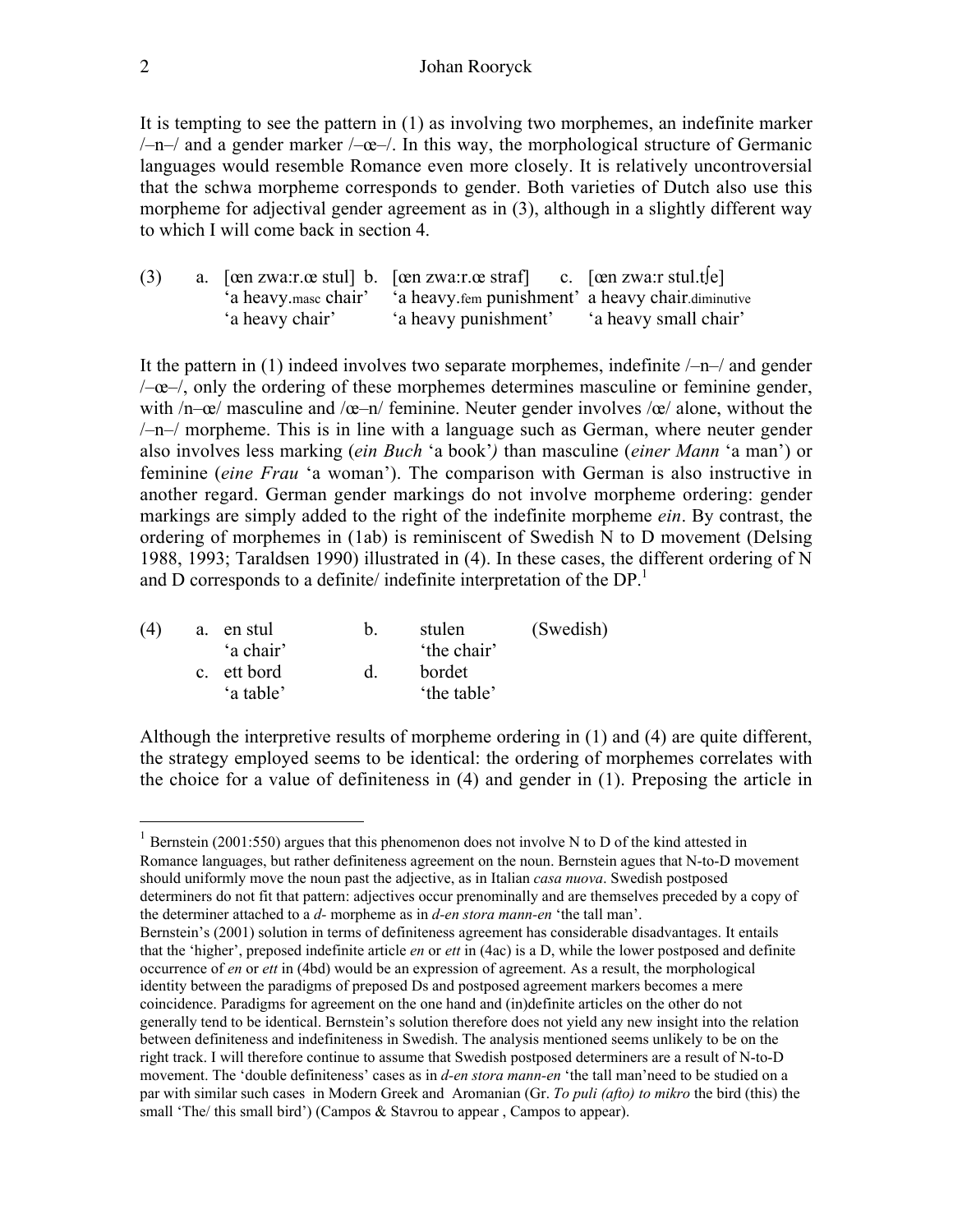(4ac) correlates with an indefinite interpretation of the article, while preposing the gender marker in (1b) correlates with feminine gender. Similarly, postposing the article in (4bd) determines its interpretation as involving definiteness, while postposing the gender marker in (1a) determines its interpretation as feminine gender.

In the light of these facts, I would like to assume that indefinite/ gender morpheme ordering in (1) involves syntactic movement of one morpheme to the left of the other. The /–n–/ morpheme corresponds to the indefinite, represented here as a Num head. I also assume that Num is generated below Gender. This yields the representations in (5):

| (5) | a. [Gender $n$ – $\alpha$ [Num– $\frac{n}{n}$ ]]                                    | (masculine indefinite) |
|-----|-------------------------------------------------------------------------------------|------------------------|
|     | b. $\left  \text{Gender } \mathfrak{E} \right $ $\left  \text{Num } n \right $      | (feminine indefinite)  |
|     | C. $\left[\text{Gender } 0 - \text{ce } \right]$ $\left[\text{Num } \theta \right]$ | (neuter indefinite)    |

In (5c), I represent a zero allomorph of the indefinite which appears in the context of neuter nouns. I would like to argue that this zero allomorph moves to Gender in the same way as its overt masculine counterpart.

Evidence for the analysis in (5) comes from morphophonological changes of the indefinite article in some contexts. When a masculine noun starts with /b/, a process of assimilation will affect the ending of the indefinite in SoD, adding an /m/ coda to indefinite /nœ/. When the masculine noun starts with a vowel, assimilation adds an /n/ coda to /nœ/. Compare (1a) above with  $(6-7)$ :

| (6) | a. [nom bur]   | $b_{-}$     | [nœm bal]            | (SoD) |
|-----|----------------|-------------|----------------------|-------|
|     | 'a farmer'     |             | 'a ball'             |       |
| (7) | a. [nom ezoel] | $b_{\perp}$ | $[n \text{cm } a:p]$ |       |
|     | 'a donkey'     |             | 'a monkey'           |       |

I would like to argue that it is not an accident that the feature [nasal] appears on the assimilating coda. In line with Chomsky's (1995) copy and deletion approach to traces, the trace of the  $/-n-/-$  morpheme in (5a) can be taken to be a true copy of it, containing all its information. A simple morphophonological rule can therefore be assumed, stipulating that part of the phonological information of the copy of  $\lambda$ –n– $\lambda$  is spelled out in the appropriate phonological context. The idea that a head is spelled out twice should not be surprising: there a number of cases reported in the literature where the heads of functional projections are subject to multiple spellout..<sup>2</sup> Note also that if the analysis presented here is rejected in favor of a purely phonological account, it is necessary to formulate a rule copying phonological information from the onset to the coda of the indefinite morpheme. How can this analysis be related to the idea that the zero allomorph of  $/-\eta$  moves to Gender in the case of neuter indefinites? Neuter indefinites display similar assimilation effects on their coda as masculine indefinites, as can be observed in (8), to be compared with (1c). In front of neuter nouns starting with  $/b/$ , assimilation is optional, while in front of neuter nouns starting with a vowel, assimilation is obligatory:

<sup>&</sup>lt;sup>2</sup> For other cases that can be interpreted as multiple spellout, see Van Koppen (2001) reinterpreting data from Kooiman (1958) and Wilde–van Buul (1943). For a theoretical discussion of the notion multiple spellout, see Nunes (2000).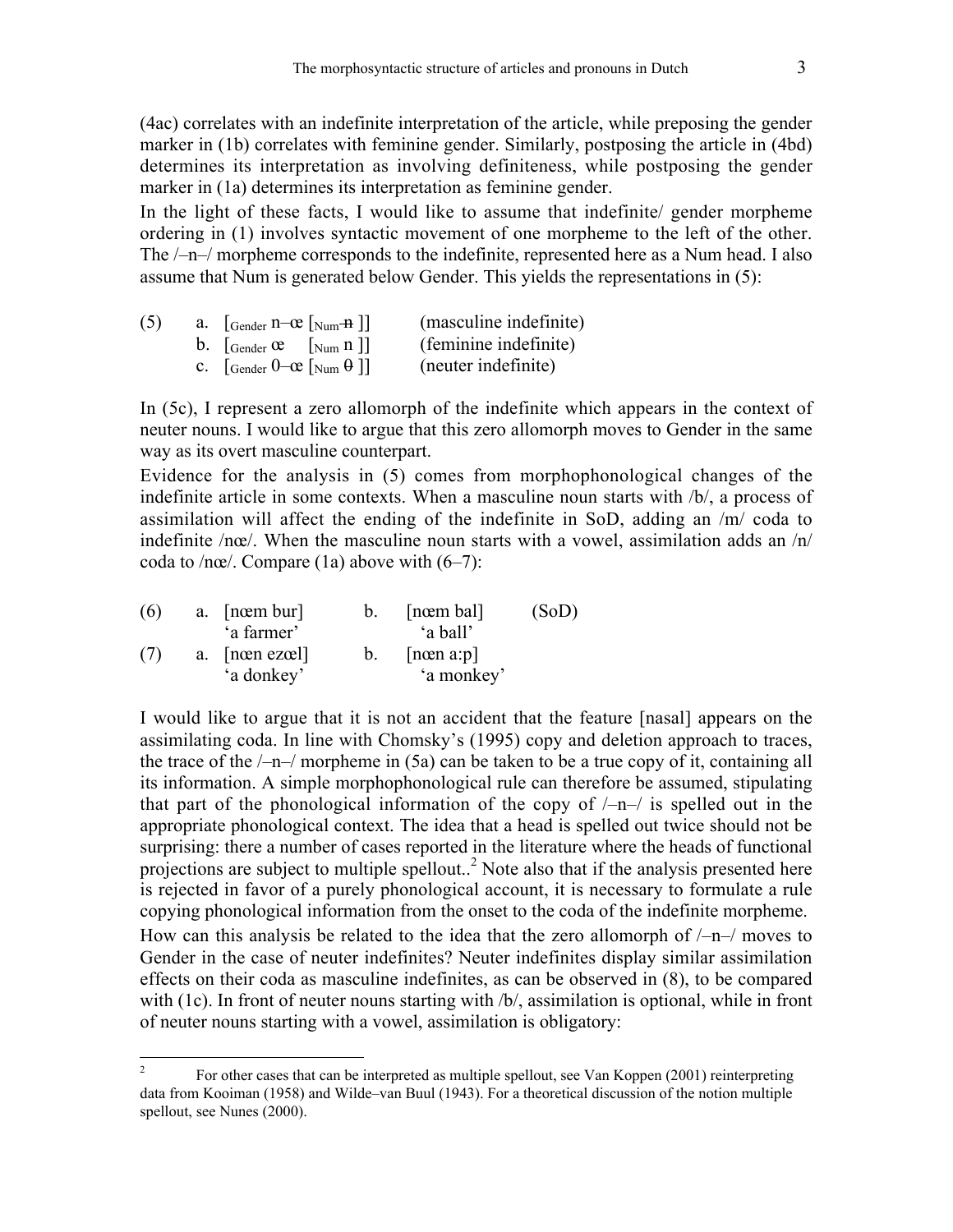## 4 Johan Rooryck

| (8) | a. $[\alpha(m)$ bal. $\alpha k \alpha]$ | $ \text{cen apæl}.\text{ke} $ | (SoD) |
|-----|-----------------------------------------|-------------------------------|-------|
|     | a ball.DIM                              | an apple.DIM                  |       |
|     | 'a small ball'                          | 'a small apple'               |       |

In theoretical terms, the assimilation process also affects the copy of the zero allomorph in (5c), forcing it to spell out. Note that strictly speaking, this is not an argument for movement of the zero allomorph *per se*. It could very well be that the zero–allomorph stays in place in (5c), being spelled out *in situ*. I will however stick to the movement analysis for the sake of simplicity: on the analysis involving movement of the indefinite zero–allomorph, morphophonological spellout only affects copies of moved material. $3$ The Standard Dutch cases in (2) can now be analyzed along the same lines. In terms of

the analysis in (5), it is clear that this variety of Dutch has simplified the complex system of SoD by extending the model of the feminine indefinite to both masculine and neuter indefinites.

# **2. Definite articles and adjective agreement**

It is now tempting to extend this analysis to definite articles and adjective agreement. I will not make a distinction between SD and SoD in these cases, as the facts are identical in both varieties in the relevant respects. It is striking that the schwa morpheme marks masculine and feminine gender when it is found at the right of the definite article or the adjective. Witness (9ab), and (3a-c) repeated here:

| (9) | a. $\lceil d$ - <b>ce</b> stul]<br>'the chair' | b. $\lceil d$ -ce straf $\rceil$<br>'the punishment'                   | c. $[\alpha$ -t stult $[\alpha]$<br>'the small chair' |
|-----|------------------------------------------------|------------------------------------------------------------------------|-------------------------------------------------------|
| (3) |                                                | a. [cen zwa:r.ce stul] b. [cen zwa:r.ce straf] c. [cen zwa:r stul.tle] |                                                       |
|     | 'a heavy masc chair'                           | 'a heavy fem punishment' a heavy chair diminutive                      |                                                       |
|     | 'a heavy chair'                                | 'a heavy punishment' a heavy small chair'                              |                                                       |

In the case of neuter articles, the schwa morpheme occurs in front of what I take to be the same /–D–/ morpheme as in (9ab). Apart from morpheme ordering, the only difference between (9ab) and (9c) is that /–D–/ has undergone the final devoicing typical of Dutch. In the case of neuter adjectives, the schwa morpheme is not spelled out.

In terms of an analysis along the lines of (5), I propose the configurations in (10) for the definite article:

- (10) a.  $\lceil \text{Gender } d \text{ce } \lceil \text{p } d \rceil \rceil$  (masculine definite)
	- b.  $\int_{\text{Gender}} d-\infty$   $\int_{\text{D}} d$ ] (feminine definite)
	- c.  $\lceil \text{Gender } \mathfrak{E} \rceil$   $\lceil \text{pt } \rceil$  (neuter definite)

Comparing the structures of the indefinites in (5) with the configurations of the definite articles in (10), a paradox emerges. In both cases, movement of D or Num to Gender

<sup>&</sup>lt;sup>3</sup> Admittedly, it remains unclear why this spellout process is limited to the contexts specified.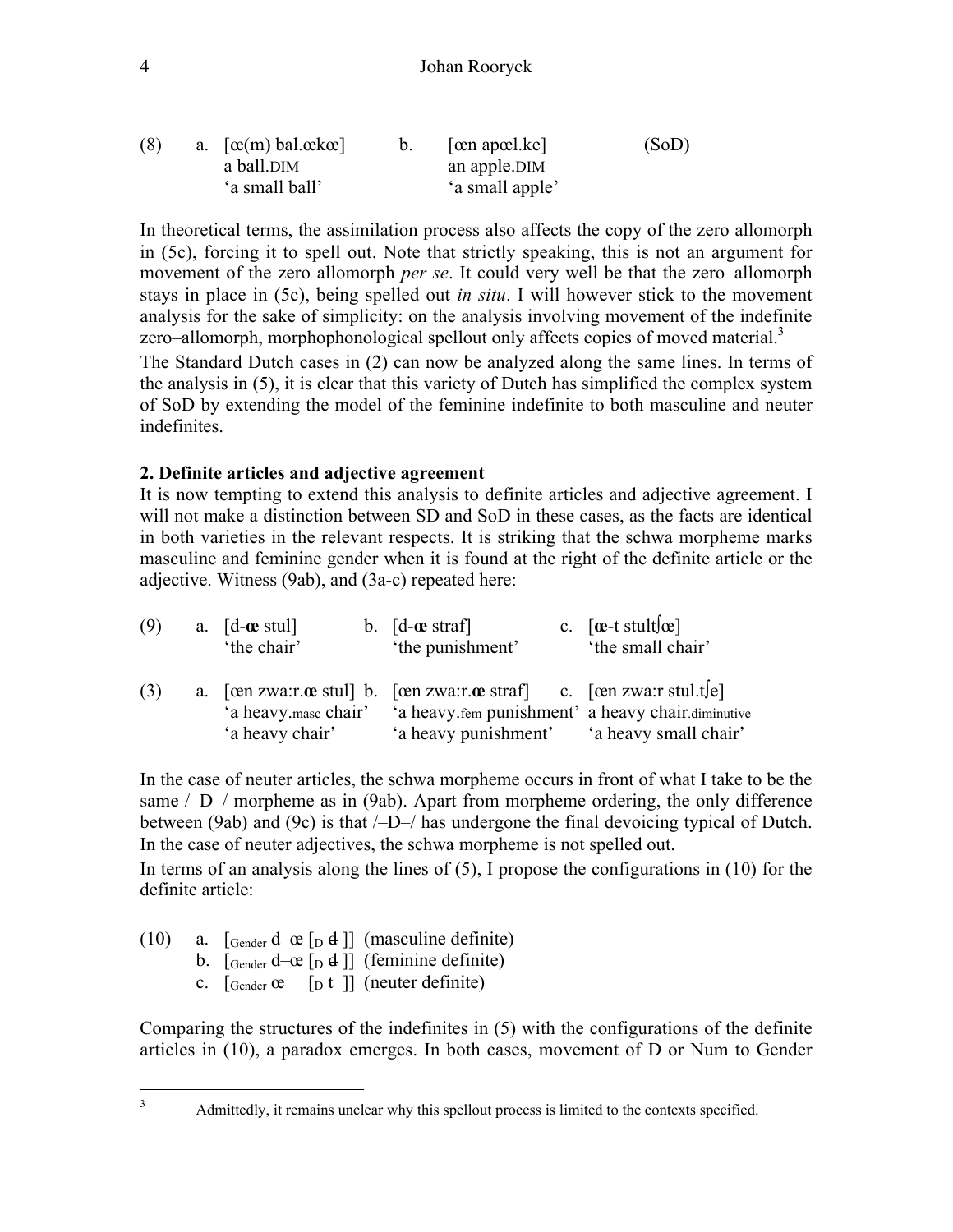occurs. However, with indefinite articles, Num moves to Gender if Gender is masculine or neuter, while definite articles involve movement of D to Gender in the case of masculine and feminine Gender. Masculine thus patterns with feminine for definite articles, and with neuter for indefinite articles. This might suggest at first sight that the analysis is on the wrong track, since the schwa morpheme does not seem to consistently mark a specific gender value. Note however that the morpheme does mark a combination of gender values in each case. How can this pattern be represented and made insightful?

It stands to reason to assume that the pattern observed has something to do with the internal representation of Gender *per se*. It is well known that Gender specifications are not just freely substitutable values of a paradigm with identical status. In systems involving two genders, masculine and feminine, as in French, masculine functions as a 'default' or 'underspecified' value, while feminine is marked and specified (cf. also Rooryck 2000). This can be seen in the use of the 'masculine' third person pronoun *il* 'he/ it' being used as an expletive (*il pleut* 'it rains', and in the use of masculine agreement in cases where a combination of masculine and feminine nouns require agreement *(Jean et Marie sont intelligent(\*e)s* ' Jean and Marie are intelligent'). Similarly, Dutch neuter seems to function as a 'default' value, since the neuter value of the article functions as a pronominal expletive (*het regent* 'it rains'). This observation then argues for a binary representation of Gender values, with neuter separate from the gender subset masculine/ feminine, which I will designate informally as *Subgen* for lack of a better label.

Now let us take another look at the facts involving gender with definite and indefinite articles. Masculine gender patterns with feminine for definite articles, and with neuter for indefinite articles. It thus seems to have an intermediate status between 'strongly marked' feminine and 'unmarked' neuter. This might be taken to mean that within the gender subset uniting masculine and feminine, masculine is less marked than feminine. In a system of unary feature values making use of underspecification through an Attribute – Value system, $\frac{4}{3}$ , the necessary feature values could be represented as follows:

 $(11)$  [Gen : [ Subgen: fem]] (feminine) [Gen : [ Subgen: ]] (masculine) [Gen : ] (neuter)

Similar considerations apply to notions such as definite and indefinite: definiteness is consistently more 'marked' crosslinguistically than indefiniteness (e.g. in a system with a morphological opposition between 'bare' and 'non–bare' nouns, the 'bare' nouns will be indefinite). Again, this could be represented as follows, where Ref informally stands for Referentiality or whatever label would be used to refer to the set of definite and indefinite values.

 $(12)$  [Ref : def ](definite) [Ref : ] (indefinite)

<sup>&</sup>lt;sup>4</sup> See Scobbie (1991), and Rooryck (2000), Cheng & Rooryck (2001) for an application to syntax.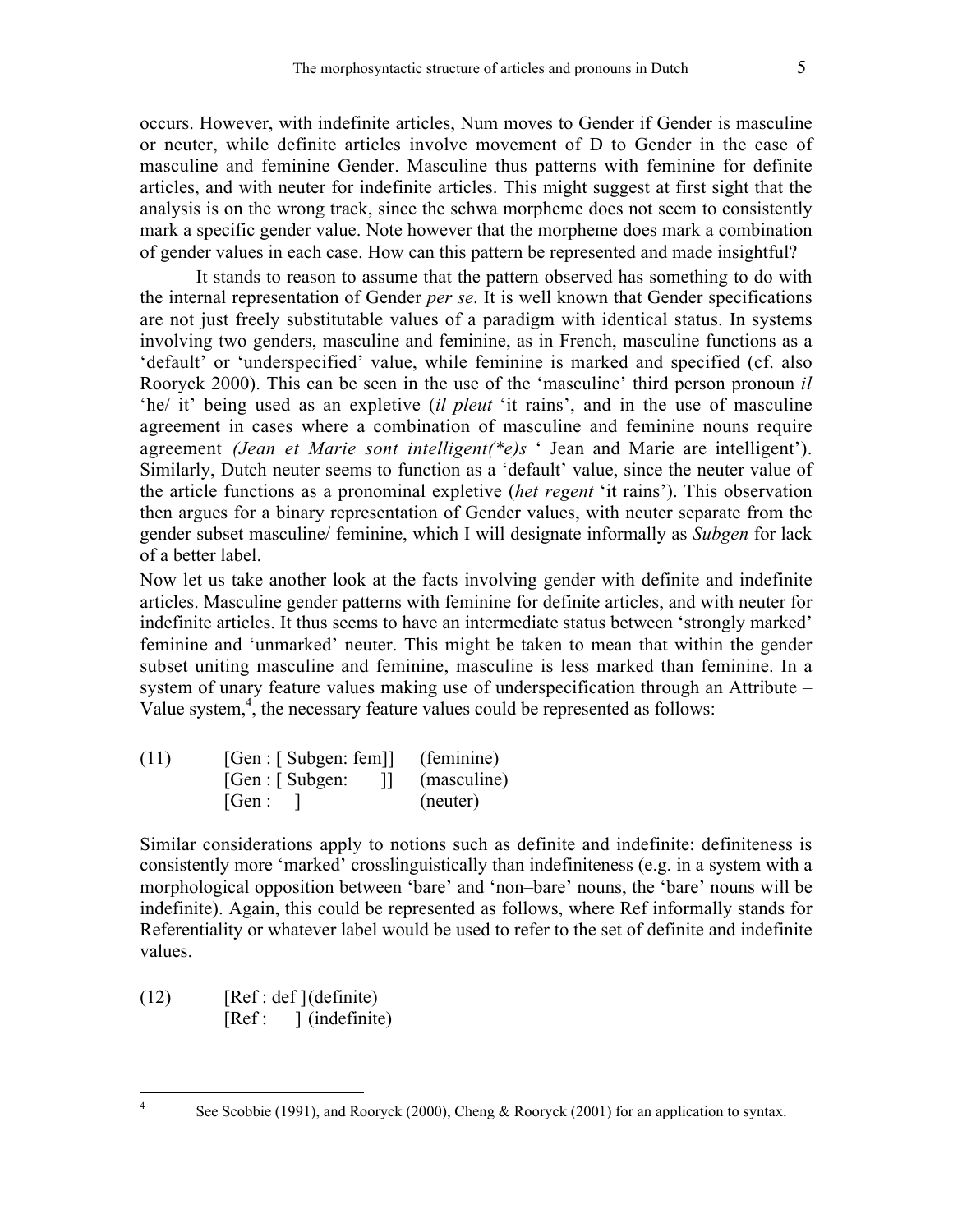These feature representations can now be related to the analyses in (5) and (10). In (5ac), the representations for indefinites show that underspecification in the composition of Gender correlates with movement of an underspecified Referential element, Num. In (5b) the most specified Gender, feminine, fails to attract Num. By contrast, for definite articles in (10ab), a specification in Gender correlates with movement of D, the most specified Referential element. In (10c), the least specified Gender (neuter) fails to attract D. In other words, there is a correlation between (under)specification and (lack of) movement. Specified functional heads move to specified functional heads, underspecified functional heads move to underspecified functional heads. A difference in specification type results in lack of movement. The following generalization can be formulated:

(13) In the morphosyntactic structure of Dutch determiners, Num and D move to Gender iff their specification type is identical.

The observation that masculine patterns with feminine for D movement and with neuter for Num movement is due to the fact that masculine Gender is at once specified and underspecified. Masculine is specified for Gender with a Subgen value, allowing it to pattern with (fully) specified feminine. It is also underspecified for Subgen, allowing it to pattern with neuter which is fully underspecified for Gender.

#### **3. Demonstratives**

In the previous section, it was argued that /d–/ and /–t/ in *de* 'the' and *het* 'the' are in fact allomorphs of the same underlying  $\angle$ D $\angle$  morpheme. This analysis now forces us to take a new look at the neuter demonstrative articles and pronouns *dit* 'this' and *dat* 'that'. I would like to argue that *dit* 'this' and *dat* 'that' are composed of three morphemes. The desirability of a morphologically compositional analysis should be clear from the fact that the interrogative/ indefinite pronoun *wat* 'what' is minimally different from *dat* 'that', with /w–/ 'wh–' substituting for /d–/ in the same way as in the locative PPs *daar* 'there' and *waar* 'where'. I will come back to these parallelisms in section 4.3.

The most obvious morphemes contained in *dit* 'this' and *dat* 'that' are proximate /–i–/ and distal /–a–/, which also occur in locative PPs such as *hier* 'here' and *daar* 'there'. I would like to argue that the [d–] and [–t] elements contained in *dit* 'this' and *dat* 'that' are two instances of the underlying morpheme /–D–/ which also occurs in *de* 'the' and *het* 'the'. In other words, the morphological structure of *dit* 'this' and *dat* 'that' is an instance of a phenomenon attested in Northern Germanic, Modern Greek and Aromanian, and is sometimes called *double definiteness*. Instances of double definiteness occur when a definite DP is modified prenominally by either an adjective or a PP.

|  | $(14)$ a. d.en här bok.en | $b_{-}$ | d.en där bok.en.        | (Swedish) |
|--|---------------------------|---------|-------------------------|-----------|
|  | d.DET here book.DET       |         | $d$ .DET there book.DET |           |
|  | 'This book'               |         | 'That book'             |           |
|  | c. en stor bok            | d.      | d.en stor.a             | bok.en    |
|  | DET big book              |         | d.DET big.AGR           | book.DET  |
|  | 'a big book'              |         | big<br>the <sup>-</sup> | book'     |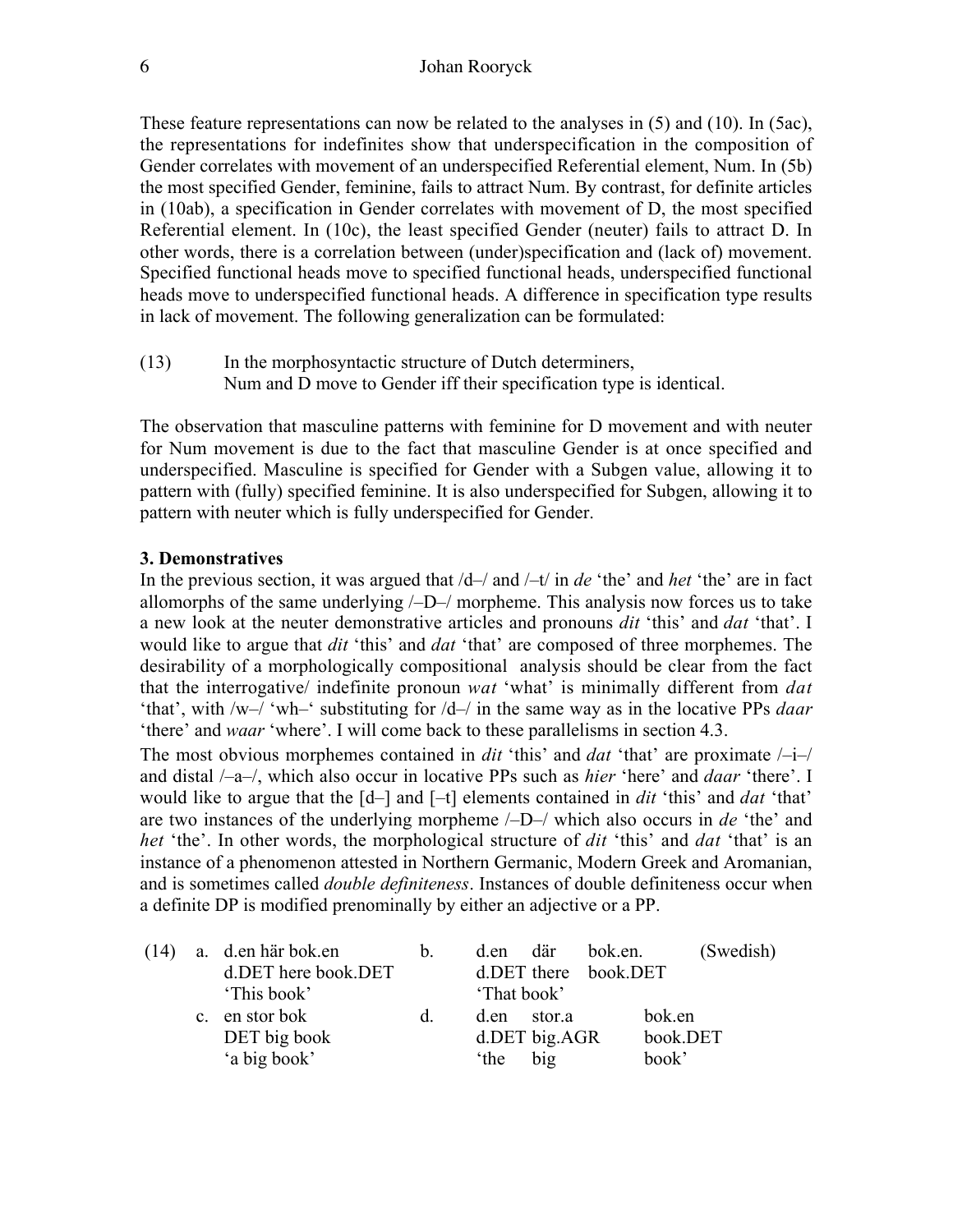I submit that the morphosyntactic structure of the demonstrative Ds *dit* 'this' and *dat* 'that' exploits the same syntactic strategy as that present in Norwegian and Swedish definite DPs. The exact analysis of double definiteness constructions is unclear. Various proposals exist in the literature. Delsing (1988), Santelmann (1993) and Kester (1996) distinguish two different functional projections for the highest D and the lowest D, Delsing (1989, 1993) leaves the lowest D as an enclitic on N. I will not take position on this question here, noting that an analysis should be attempted in terms of multiple spellout of two positions of the chain created by movement of D.

The analysis of *dit* 'this' and *dat* 'that' as a case of double definiteness has an additional advantage. A comparison with interrogative/ indefinite *wat* 'what/ something', makes it clear that the highest  $/-D-/-$  spelled out as  $[d-]$ , is responsible for the definite interpretation of the demonstrative. I would like to suggest that the contribution of the lowest /–D–/ spelled out as [–t] is to contribute to the marking of neuter Gender. Although  $\text{/}$ -D- $\text{/}$  is intrinsically a marker of definiteness, its position after  $\text{/}$ - $\alpha$ - $\text{/}$  in the definite article *het* 'the' defines that combination as [neuter, definite]. I would like to suggest that the same is true in *dit* 'this' and *dat* 'that'. That is, the final [–t] on these morphemes is a definiteness marker whose final position in combination with a preceding, covert neuter Gender marker contributes neuter gender to these demonstratives. In other words, *dit* 'this' and *dat* 'that' covertly contain a fourth morpheme for Gender, besides two instances of  $\sqrt{-D}$  and locative  $\sqrt{-i}$  or  $\sqrt{-a}$ . This covert morpheme is marked for neuter Gender. The lowest definite /–D–/ does not move to this position by virtue of the generalization in (13).

Let us now turn our attention to masculine and feminine demonstratives *deze* 'this' and *die* 'that'. Again, language variation proves instructive. The contrast in (15) between SoD masculine/ feminine [dezœ] 'this' and neuter [des] 'this' shows that *deze* 'this' is bimorphemic, consisting of a demonstrative morpheme /des/ and a Gender morpheme /–œ/. This usage does not exist in SD, where it is replaced by *dit* 'this' (16). Importantly, the Gender inflection for  $\text{des}/$  is exactly parallel to that of  $\text{--}D$ - $\text{--}$  and adjectives: masculine and feminine display Gender in final position, neuter does not.

| (15) | a. [dezœ stul]<br>this mase chair | b. [dezœ straf]<br>this fem punishment | c. [des stul. $\alpha k \alpha$ ](SoD)<br>this neuter chair diminutive |      |
|------|-----------------------------------|----------------------------------------|------------------------------------------------------------------------|------|
| (16) | a. [dezœ stul]<br>'this chair'    | b. [dezœ straf]<br>'this punishment'   | c. $\lceil \text{dit}\ \text{stult} \rceil$<br>'this small chair'      | (SD) |

The facts for *die* 'that' are slightly different. First of all, *die* 'that' cannot be used for neuter nouns in both SD and SoD. Strikingly, however, Gender agreement in SoD does not conform to the pattern of /des/, /–D–/ and adjectives, but rather to the pattern displayed by indefinite articles in SoD. Specifically, Gender agreement does not show up in final position of articles in the context of feminine nouns. The contrast between (17a) and (17b) thus resembles that between (1a) and (1b):

|  | $(17)$ a. [dij. $\alpha$ stul] | $\mathbf{b}$ . [di straf] | c. $\lceil da \nvert \text{stu} \rceil$ | (SoD) |
|--|--------------------------------|---------------------------|-----------------------------------------|-------|
|  | that mase chair                | that fem punishment       | that, neuter chair, diminutive          |       |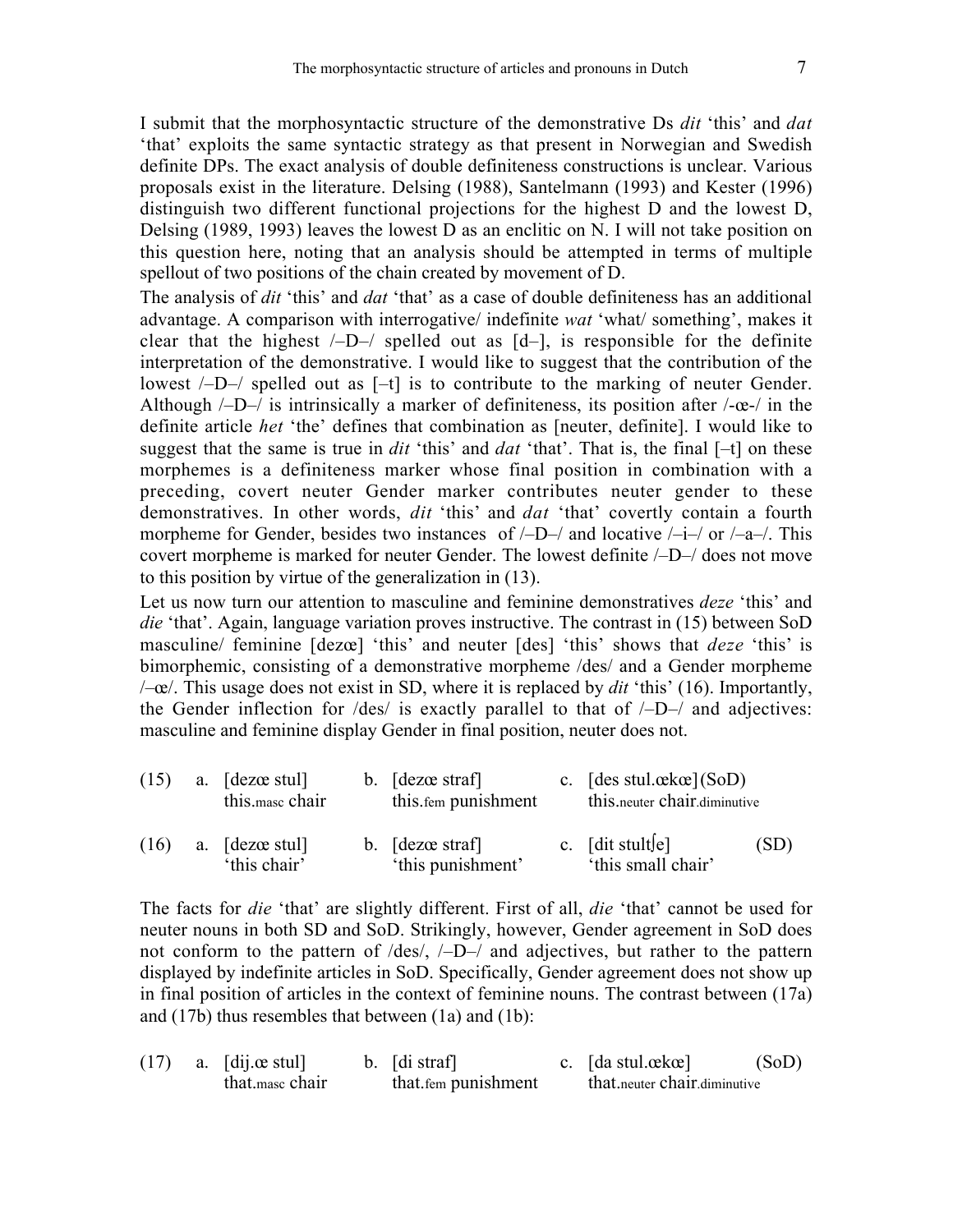#### 8 Johan Rooryck

(18) a. [di stul] b. [di straf] c. [dat stult∫e] (SD) 'that chair' 'that punishment' 'that small chair'

The question then arises as to why this is the case. Ideally, this state of affairs should follow from the generalization stated in (13). In other words, the Gender difference between *deze* 'this' and *die* 'that' in (15) and (17) would follow from a difference in their specification type. If *die* 'that' is less specified in some way than *deze* 'this', then the facts in (15) through (18) would conform to the generalization in (13). Let us briefly see why this is the case in terms of the analysis presented above for D and Num.

In terms of (13), the most specified Gender, feminine, would fail to attract /di/, because /di/, like Num /–n–/, is an underspecified morpheme. The underspecified Gender masculine by contrast would attract the underspecified /di/. In the case of the combination  $|\text{des}| + |- \text{ce}|$  'this', masculine and feminine  $|-\text{ce}|$ , being both specified for Subgen, would be specified enough to attract specified /des/. Note that the relevant feature specification of demonstratives should be one that is typical for the demonstrative morphemes targeted for attraction. In other words, the phi–features of demonstratives will be irrelevant, since demonstratives are not inherently defined in terms of phi–features. However, demonstrative *deze* 'this' and *die* 'that' are inherently different in that the former is proximate and the latter distal. In terms of a unary approach to feature specification making use of underspecification, this means that *die* 'that' is characterized by the absence of the feature proximate. Note that the reverse is not possible: absence of a distal feature does not result in the unspecified feature being specified as proximate without further ado. While [distal] is 'anywhere that is not here', [proximate] cannot be defined as 'anywhere that is not there'. In other words, the specification for *deze* 'this' and *die* 'that' is as follows: $5$ 

(19) *deze* 'this' [Location : proximate] *die* 'that' [Location : ]

The underspecification of [distal] can also be observed in the fact that distal, but not proximate demonstrative pronouns are typically used as relative and D- pronouns in relative clauses and left dislocation.

| (20) | a. | Het boek dat/*dit ik gelezen heb |
|------|----|----------------------------------|
|      |    | 'The book that/*this I read'     |
|      |    | Deze jongen, die ken ik niet     |

This boy, that know I not This boy, I don't know

In addition, the underspecification of [distal] provides an explanation for the absence of feature clashes. If the D-pronoun in (20b) were lexically specified for [distal], a feature

<sup>&</sup>lt;sup>5</sup> I have no explanation for why proximate  $/-i$ –/ and distal  $/-a$ –/ in *dit* 'this' and *dat* 'that', with the same demonstrative specification as *deze* 'this' and *die* 'that', do not likewise trigger agreement differences in the same way. I will assume this is due to interference of the *double definiteness* configuration.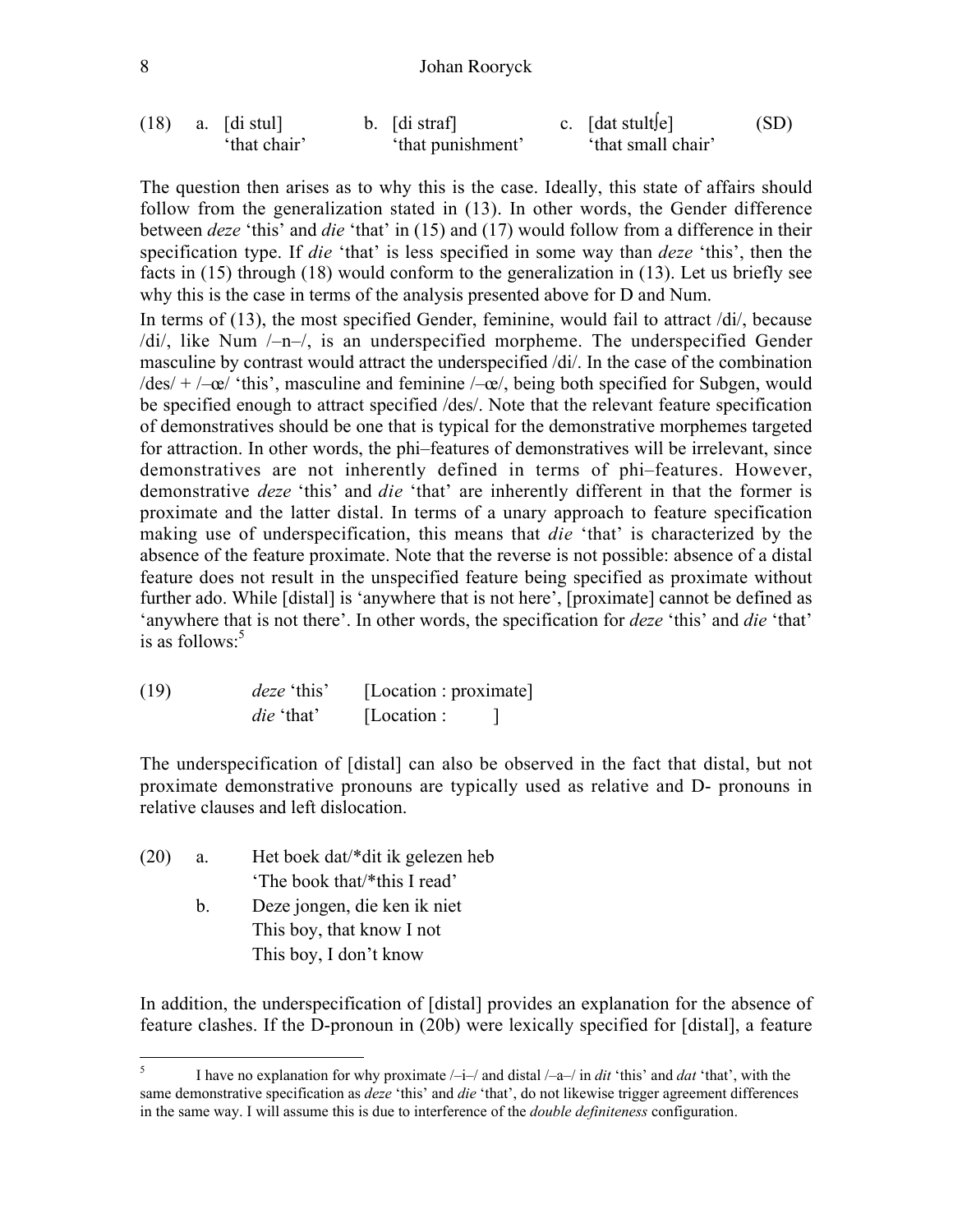clash should arise with the [proximate] specification on the nominal head provided by  $deze$  'this'.<sup>6</sup>

The different specification of *deze* 'this' and *die* 'that' now allows for an explanation of their agreement patterns in terms of the generalization in (13). The most specified Gender, feminine, fails to attract /di/, because /di/ is underspecified for Dem. The partially underspecified Gender masculine, by contrast, does attract the underspecified /di/. In the case of the combination /des/  $+$  /–œ/ yielding [dezœ] 'this', masculine and feminine /–œ/, being both (partially) specified for Subgen, are specified enough to attract specified /des/.

# **4. Some further issues**

# **4.1. Adjectival agreement**

I would like to extend the explanatory power of the generalization in (13) to the case of adjectival agreement in Dutch which was briefly mentioned in (4), repeated here.

| (4) | a. een zwar-e stoel | b. een zwar-e straf  | c. een zwaar stoeltje |
|-----|---------------------|----------------------|-----------------------|
|     | 'a heavy chair'     | 'a heavy punishment' | 'a heavy small chair' |

It has often been observed that the absence of gender with neuter nouns is only visible with indefinite articles. With definite articles and (in)definite plurals,  $\angle-\alpha$  reappears:

|  | $(21)$ a. het zwar-e stoeltje | $\text{(vel–e/ die)} z \text{war--e}$ stoeltjes |
|--|-------------------------------|-------------------------------------------------|
|  | 'The heavy small chair'       | "(many/those) heavy chairs"                     |

The relevant generalization seems to be that the adjective remains uninflected only when DP is [–definite, +neuter, +singular] (e.g. Barbiers 1992, Kester 1996). Needless to say, this is not a nice stipulation, as it even casts doubt on the status of  $-\infty$  as a Gender morpheme. I would like to suggest that this observation can be derived from the generalization in (13). The inherent feature specification for adjectives is  $[+N, +V]$ . In terms of unary features and underspecification, the observation can be reformulated as follows: [–definite] can be translated as lack of definiteness, [+neuter] as lack of gender specification, and [+singular] as lack of number specification. Since in this case the adjective and the Agreement phrase have different feature specification types, no movement ensues. By contrast, as soon as one of the features of AGR is fully specified, movement to AGR occurs. Similar to the configuration for *de* 'the' in (10), the following structure can be proposed for adjectival agreement:

(22) a. [AGR AGR [A zwaar ]] ([–definite, +neuter, +singular]) | | [Gender: ] [N, V] [Ref: ] [Num: ] b. [AGR zwar–e [A zwaar ]] (any specification on AGR)

6 Thanks to Sjef Barbiers for pointing this out to me.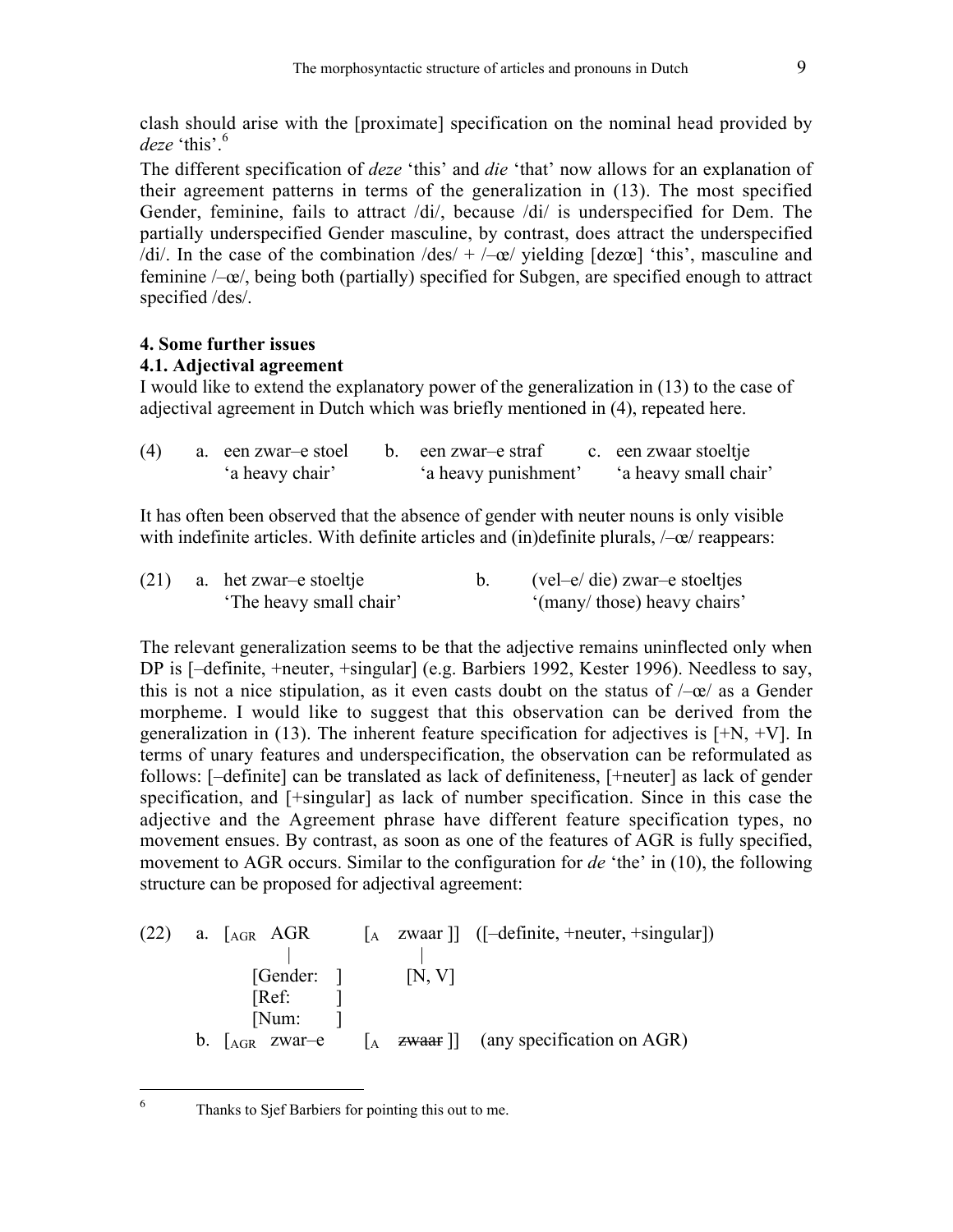The analysis in (22b) affords a further insight into the nature of elliptical DPs in Dutch. In Standaard Dutch, N-ellipsis is impossible if the adjective cannot be marked by  $-\alpha$ 

- (23) a. \* Over boeken gesproken, ik heb [een leuk *en*] gelezen 'Talking about books, I read a nice (one).'
	- b. Over films gesproken, ik heb [een leuke *en*] gezien 'Talking about films, I saw a nice (one).'

Barbiers (1990) relates this observation to the requirement that an empty N (*en*) needs to be identified by a specified gender feature. Since *boek* 'book', the antecedent of the empy N is underspecified neuter, empty N in (23a) cannot be identified. A paradox remained, however. The  $/-\alpha$ -/ morpheme is not only used for masculine or feminine singular nouns, but also for plural nouns of any gender, while the /-œ-/ -less form occurs in a unique context, i.e. [neutral, singular]. The paradox then is that precisely the only form that is uniquely specified for gender (i.e. neuter) in the adjectival paradigm cannot identify the empty noun in (23a). That problem is lifted under this analysis. It is the total underspecification of the  $/-\infty-/-$  less adjectival form that is relevant with respect to the inability to identify the empty noun, and not its uniqueness in [neuter, singular] contexts.<sup>7</sup>

# **4.2. More on demonstrative** *deze* **'this' and** *die* **'that'**

The morphological analysis of *deze* 'this' and *die* 'that' can be pushed one step farther. In the context of an bimorphemic analysis of the French nominative complementizer and interrogative pronoun *qui* 'who', Rooryck (2000: ch 8) argues that pronoun and demonstrative article *die* is likewise bimorphemic, as it alternates with the interrogative pronoun *wie* 'who' in the same way *dat* 'that' alternates with *wat* 'what'. Note that *ie*'he/ it' in Dutch can also function as an enclitic third person pronoun as in (24):

| (24) | a. Heeft ie dat al gedaan? |  | Is ie gebroken? |  |
|------|----------------------------|--|-----------------|--|
|      | Has he that already done   |  | 'Is it broken?' |  |
|      | 'Did he already do it?'    |  |                 |  |

Rooryck (2000) argues that *–ie* is very similar to French *i(l*) 'he/it' in that it is underspecified for person, number and gender features. The fact that French *i(l*) 'he/it' and Dutch  $-ie$  can only be interpreted as  $3<sup>rd</sup>$  person singular masculine is attributed to a 'default' interpretation of the Person, Number and Gender underspecification. There is a slight unexplained twist to this, however. In combination with /–D–/ and /w–/, Dutch *–ie* is compatible with both singular and plural interpretation, and occur in both masculine and feminine contexts whether they function as an article  $(17-18)$  or as a pronoun  $(25b)$ :

- (25) a. Wie heeft/ hebben dat gedaan? Marie/ Jan 'Who has/ have done that? Marie/ Jan
	- b. Die heeft/ hebben dat gedaan. (Marie/ Jan) 'That one/ those has have done that. (Marie/ Jan)'

<sup>&</sup>lt;sup>7</sup> I owe this observation to Sjef Barbiers.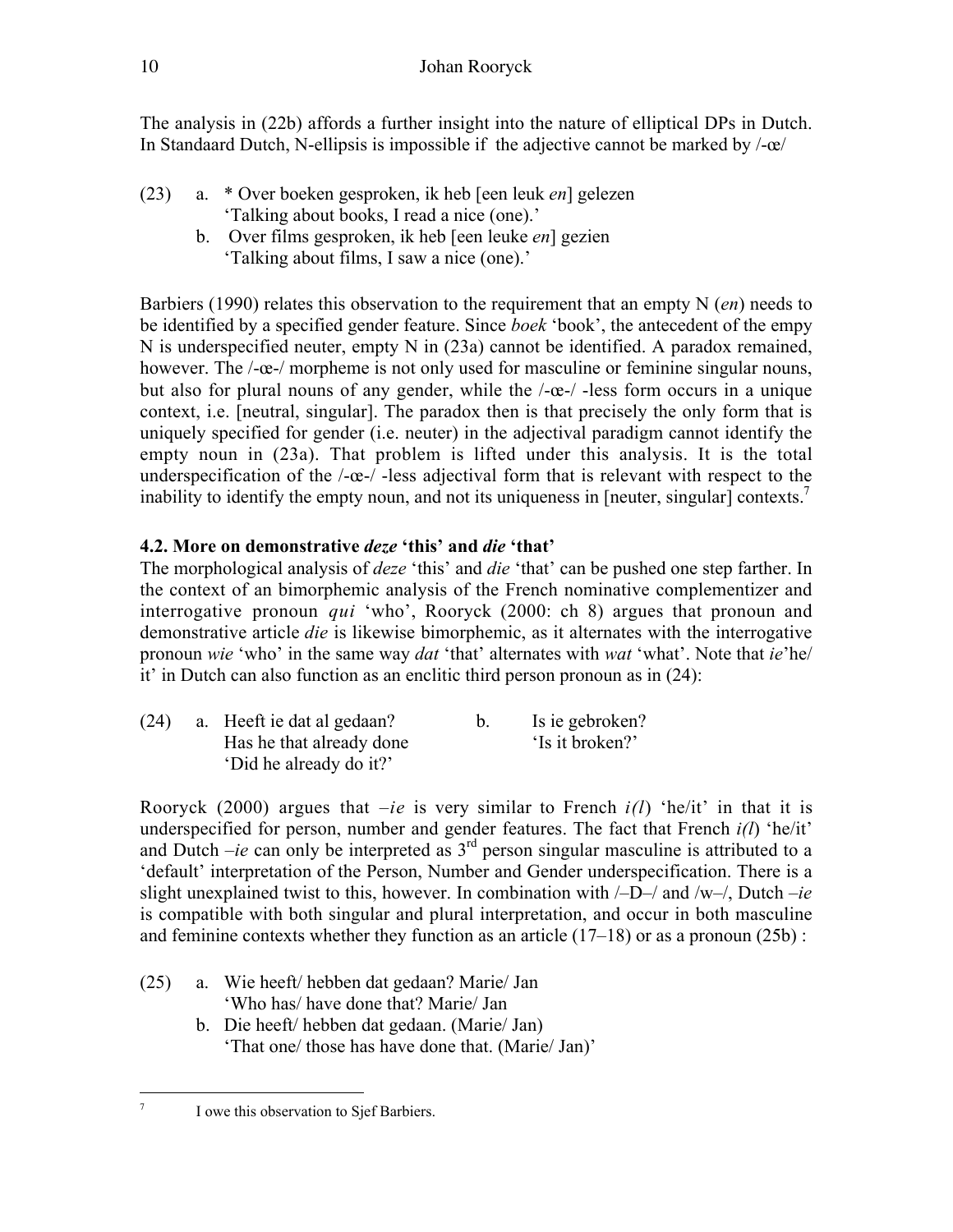It seems then that the morphological combination of  $/$ –ie/ with  $/$ –D– $/$  and  $/$ w– $/$  prevents a 'default' interpretation of underspecified features from taking place. Rather, *die* 'that/those' and *wie* 'who' are radically unspecified for the phi features Person, Gender and Number.

Note that the distal feature of *die* 'that' (underspecified [loc: ]) is not contributed by either /–D–/ or /–ie/. I would like to propose that *die* 'that' acquires this interpretation because it is inserted in the demonstrative paradigm to which *deze* 'this' belongs. Since *deze* 'this' is positively specified for [loc : prox], the inherently unspecified *die* 'that' can only take up the other value left in the demonstrative paradigm.

The features of the proximate article and pronoun *deze* 'this', are slightly different from its distal counterpart *die* 'that'. It is likewise underspecified for Person, triggering a 3rd person 'default' interpretation. It is also underspecified for Gender, at least in SoD, where it can appear with masculine, feminine and neuter nouns (cf. supra (17)). Contrary to *die* 'that', however, the Number feature of *deze* 'this' is specified for singular. This cannot be observed in its use as an article, as articles never receive plural agreement in Dutch, but its use as a pronoun clearly reveals that *deze* 'this' needs a plural ending to trigger plural agreement (plural in (26a) is just due to the coordination). This means that *deze* 'this' must be either inherently or by default singular.

- (26) a. Dez.e en die is/ zijn gekomen this.GEN and that.GEN is/ are come 'This one and that one has/ have come'
	- b. Dez.e.n en die zijn/ \*is gekomen this.GEN.PL and that.GEN.PL is/ are come 'This one and that one have come'

#### **4.3. Where are \*wit and \*wier?**

In section 3, I argued that *dit* 'this' and *dat* 'that' are composed of three morphemes: proximate /–i–/ and distal /–a–/, which also occur in locative PPs such as *hier* 'here' and *daar* 'there', and a double occurrence of the /–D–/ morpheme. *Dat* 'that' alternates with the interrogative/ indefinite pronoun *wat* 'what'. In this case, /w–/ 'wh–' substitutes for /d–/ in the same way as in the locative PPs *daar* 'there' and *waar* 'where', and the article/ pronoun *die* that' and *wie* 'who'. The paradigm combining proximate /–i–/ and distal /-a-/ with PP /-r/, D /-D-/ and Wh-/w-/, can be represented as follows:<sup>8</sup>

| (27)      | Def PP | $Wh-PP$ | Def D | $Wh-D$  |
|-----------|--------|---------|-------|---------|
| proximate | hier   | $*wier$ | dit   | $*$ wit |
| distal    | daar   | waar    | dat   | wat     |

In view of the combination pattern observed, it is surprising that interrogative /w–/ cannot combine with proximate  $/-i$ – $/$ . The answer to this impossibility lies in the nature of the Wh– morpheme. By its very definition,  $[+Wh-]/w-/$  implies that the referential range of

<sup>8</sup> Note that the /–ie/ in *die* 'that' and *wie* 'who' is not the same as the one that enters the proximate/ distal i/a opposition (cf. supra).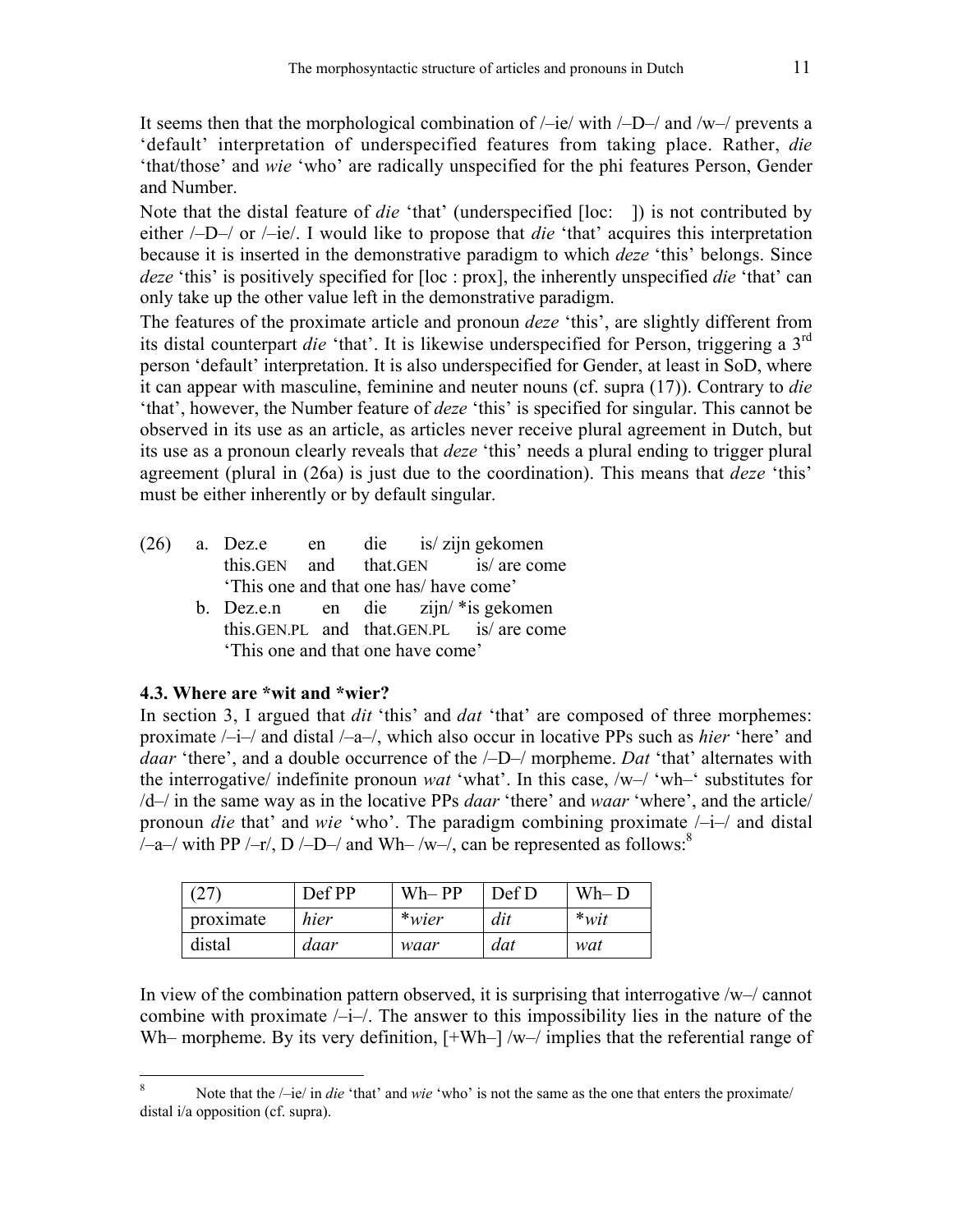the PP or D it attaches to is open, i.e. unknown to the person formulating the question.<sup>9</sup> This meaning specification is in contradiction with the demonstrative specification of  $\frac{1}{4}$  as proximate, i.e. close to the speaker and therefore necessarily known to him or her. I therefore conclude that \**wit* and \**wier* are excluded as the result of a feature clash between two inherently incompatible meaning specifications.

It is less clear why Dutch does not feature \**dier* 'here' instead of *hier* 'here'. It is unlikely that that /d–/ in *daar* 'there' indicates definiteness, since *hier* 'here' and *daar* 'there' are both equally definite. It might be the case that /d–/ in *daar* 'there' functions as a dummy morpheme without specification, a diachronic fossil from an older stage of Germanic. Note that in Swedish, and less transparently, English, the proximate/ distal distinction is still actively rendered by the opposition between  $/h$ –/ and  $/d$ –/, rather than through  $/-i$ –/ vs  $\frac{-a}{s}$ <sup>10</sup>

| $(28)$ a. h.är |               | b. d.är         |
|----------------|---------------|-----------------|
|                | PROX.LOC/*DIR | DIST.LOC/*DIR   |
|                | 'here'        | 'there'         |
|                | c. h.it       | d dit           |
|                | PROX.DIR      | <b>DIST.DIR</b> |
|                | 'hither'      | 'thither'       |

It is therefore likely that the *h/ d* alternation in Dutch *hier* 'here' and *daar* 'there' is a relic from a period when this opposition was still active.

# **5. Conclusion**

A closer look at the morphological composition of Dutch articles and pronouns reveals intricate morphosyntactic patterns. It would be intriguing to extend the analysis to other cases, such as the combination of the distributive morpheme *elke* with range–indicating Wh– /w–/ in *welke* 'which (= wh+each?)' and comparative  $|z-|$  in *zulke* such'. To do so is beyond the scope of this paper. I hope to have shown that a morphosyntactic approach to the internal structure of Dutch articles and pronouns, supplemented with a fully explicit representation of feature (under)specification, offers some insights into the otherwise curious interaction between articles, pronouns and agreement in Dutch.

<sup>&</sup>lt;sup>9</sup> It was suggested to me that *\*wit* could perfectly well be imagined as a D–linked Wh– element in the system. However, note that in non Wh- contexts, coreference with previously mentioned discourse elements is taken up by D–linked *dat*, not *dit*:

i. Jan heeft een fout gemaakt en dat/\*dit heb ik hem niet vergeven.

<sup>&#</sup>x27;Jan made an error, and I didn't forgive him for that'

This makes it unlikely that *\*wit* could ever function as a D–linked Wh– element.<br><sup>10</sup> The locative/ directional opposition between *här* 'here' and *hit* 'hither' is fully active in Swedish: unlike English here (*come here!), här* 'here' cannot be used directionally (*komm hit/ \*här*).